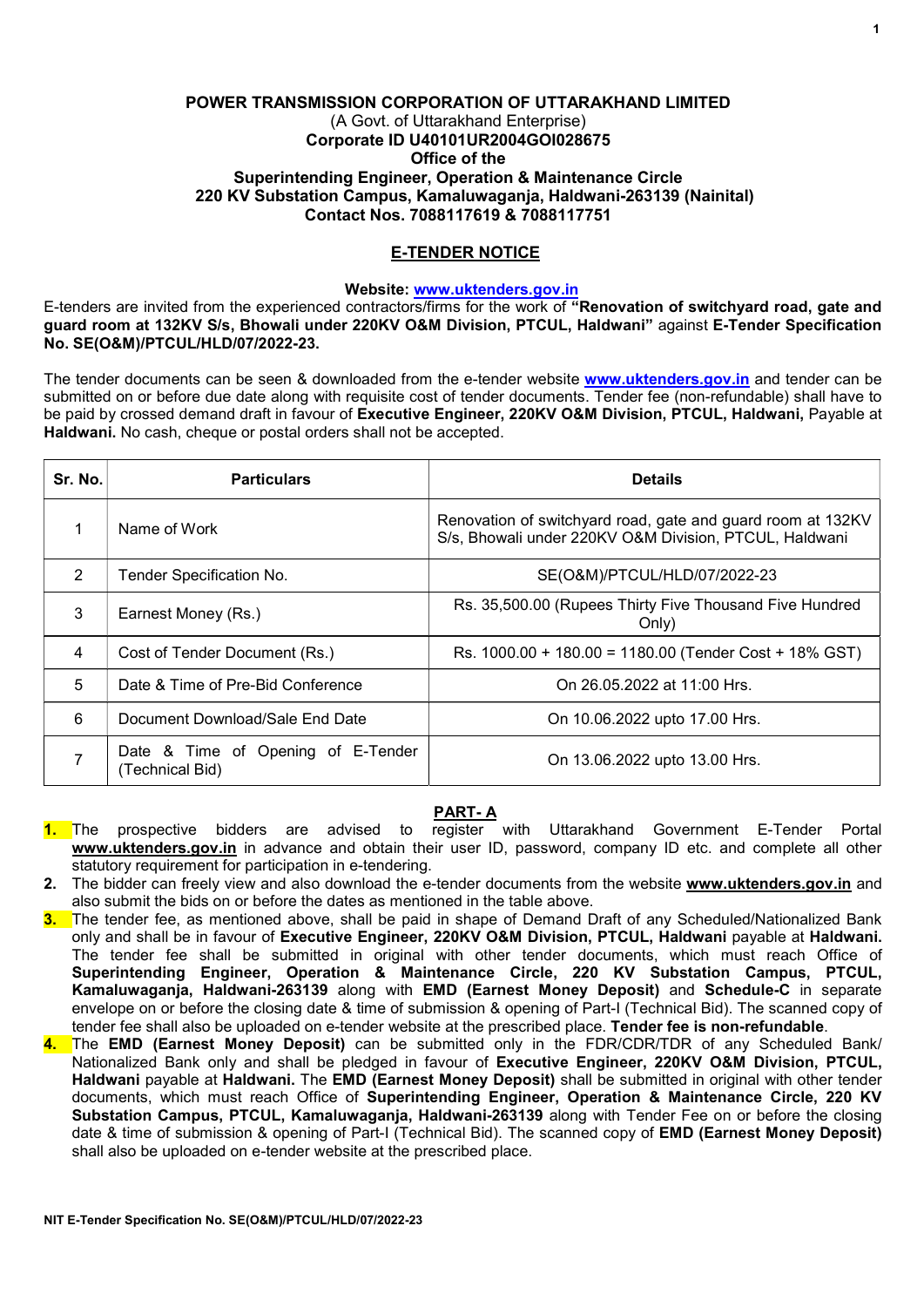$\overline{2}$ 

the authority of calling the tender. After participation in tender if the lowest bidder disagree with the above clause the EMD so deposited with the bid will be forfeited by the concerning authority.

#### 9. Joint Venture Firm:-

(a) In case a bid is submitted by a bidder as a Joint Venture (JV) firm then such joint venture will be allowed for a maximum of two firms only where one will be the lead partner and the other firm will be treated as JV partner.

5. The bidder has to quote their prices in 'price bid format/BOQ in excel sheet' only as given on e-tender website. The price bid in PDF is strictly not to be submitted/ uploaded. The schedule P2 (Price incidence of deviation) is

7. All the tender documents will be carried out only through e-tendering mode and the bidder has to submit all his tender documents (Like PQR Excel Sheet and Price Bid) in the e-tendering website **www.uktenders.gov.in** and in the meantime the bidders have to scan their Tender Fee, EMD (Earnest Money Deposit), and all the pre-qualifying documents/Supporting Documents for uploading and also submit the hard copy of the same (at least 2 sets) to the

8. If in any case two or more bidder quotes the lowest rate for the same work, the work will be divided equally among the bidders those offering the equal quotes/rates. The right of equal division/allotment of work will be wholly reserved with

given in excel format. If applicable, the bidder shall fill the same and upload with the price bid in PDF format.

(b) In case of Joint Venture, the following condition shall also apply:-

6. The bidder also to upload the duly filled 'PQR sheet in excel' on e-tender website.

undersigned office within the last date and time of the submission of tender.

- (c) One of the partners shall be nominated as lead Partner, and this authorization shall be evidenced by submitting a Power of Attorney signed by legally authorized signatories of all the Partners.
- (d) The Lead Partner shall be authorized to incur liabilities and receive instructions for and on behalf of any partners of the Joint Venture, and the entire execution of the Contract, including payment, shall be done exclusively with the LEAD PARTNER.
- (e) All partners of the Joint Venture shall be liable jointly and severally for the execution of the Contract in accordance with the contract terms, and a statement to this effect shall be included in the authorization mentioned under (c) above as well as in the Bid Form and in the Contract form (in case of successful Bid).
- (f) Agreement entered into by the joint venture partners shall be submitted with the bid and will remain in force during the tenancy of contract and Guarantee Period thereafter.
- (g) The lead partner of the Joint Venture firm shall meet 100% of the technical qualifying requirement (TQR) of the respective tender.
- (h) All the partners of JV firms should have the experience for activities of construction/manufacturing of items or equipment's/supply of items or equipment's or products meant for transmission utilities only.
- (i) The above cited requirements are only indicative. The owner reserves the right or requisitions any other relevant information and also reserves the right to reject the Bid proposal of any Bidder, if in the Owner's opinion the Qualification data is incomplete and Bidder is not qualified to perform the Contract satisfactorily.
- 10. This office shall not be responsible if the Tender fee, EMD (Earnest Money Deposit) and Schedule is delayed in transit or is not made available by the Postal Department/Courier at the prescribed address.
- 11. E-tenders shall be received and opened on the date as mentioned above or any extension thereof. In case the above date is declared a holiday, the tenders will be received & opened on the next working day.
- 12. It is mandatory for the bidder to submit the hard copy in original of the following in Rs.100.00 stamp duly notarized, as per the format given in the Tender Form of the tender documents and also upload the copy of the same on e-tender website with the supporting document of technical bid proposal:-
	- (a) Bid Validity Declaration (As per Format).
	- (b) Declaration regarding correctness of the documents (As per format).
- 13. The bidders are requested to read all the instructions/conditions of the bid documents & NIT carefully and submit their bid accordingly. Be insured that all the required and supporting documents have to be uploaded on e-tender website.
- 14. As per guidelines/circular dated 31.08.2011 and dated 18.04.2010 by Directorate STQC, IT Department, New Delhi and CVC, Govt. of India, the use of Class-3 Digital Signature, procured from any certifying authority, is made mandatory for the contractors/firms to login on the website www.uktenders.gov.in. For any details regarding etendering contact mobile no. +91-8899890000 or for technical queries 24×7 Help Desk no. 0120-4200462, 0120- 4001002, 0120-4001005, 0120-6277787 or e-mail at support-eproc@nic.in.

Superintending Engineer Operation & Maintenance Circle 220 KV Substation Campus, Kamaluwaganja Haldwani-263139 (Nainital)

"Save Electricity in the Interest of Nation"